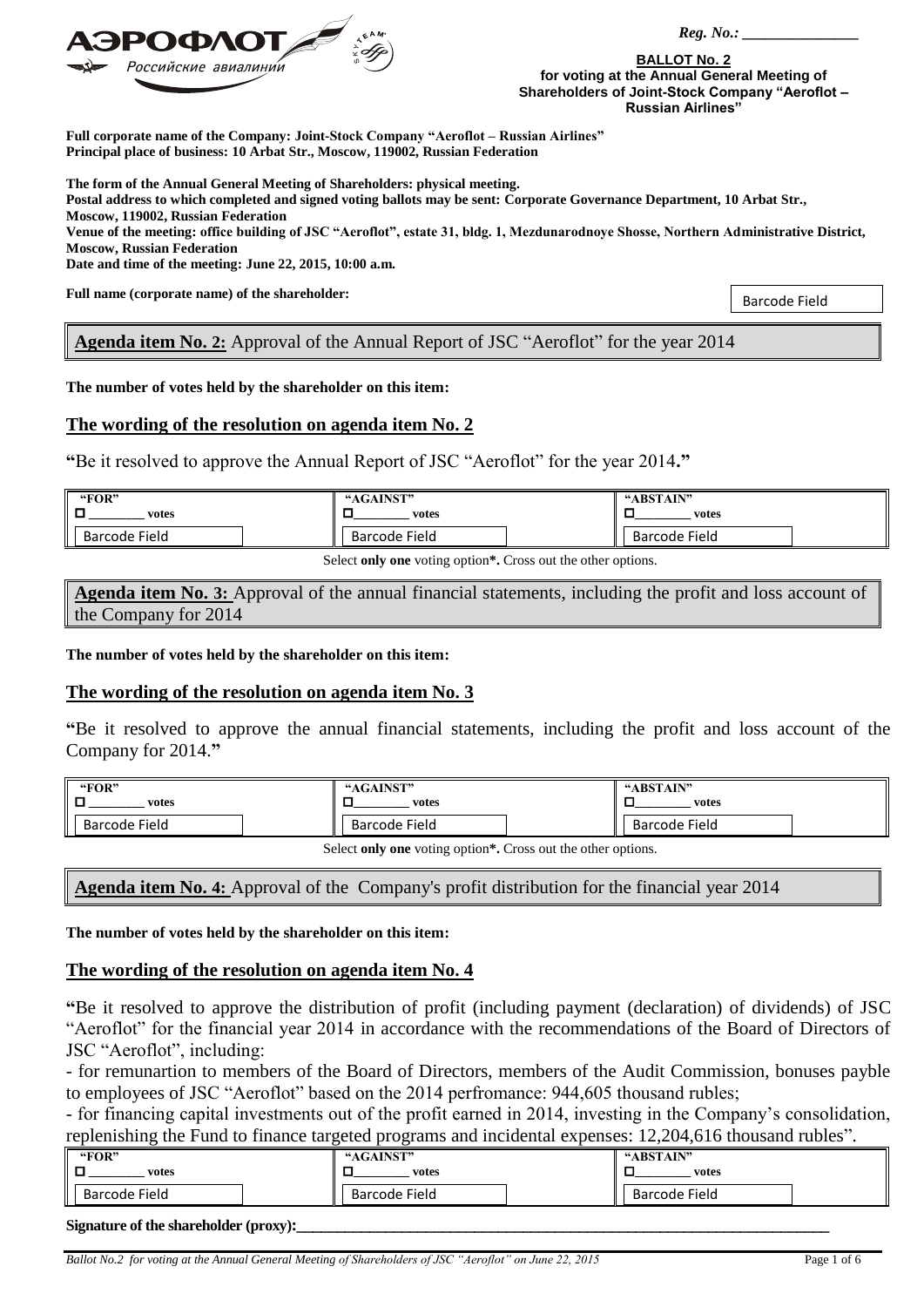**Agenda item No. 5:** The amount, time and form of payment of dividends for the year 2014 and determination of the dividend record date

**The number of votes held by the shareholder on this item:**

## **The wording of the resolution on agenda item No. 5**

"No dividend on JSC "Aeroflot" shares shall be declared or paid for the financial year 2014."

| "FOR"                | "AGAINST"            | "ABSTAIN"     |
|----------------------|----------------------|---------------|
| votes                | votes                | votes         |
| <b>Barcode Field</b> | <b>Barcode Field</b> | Barcode Field |

**Select only one voting option\*. Cross out the other options.**

**Agenda item No. 6:** Payment of remuneration to members of the Board of Directors of JSC "Aeroflot"

**The number of votes held by the shareholder on this item:**

## **The wording of the resolution on agenda item No. 6**

"Be it resolved to pay the remuneration to members of the Board of Directors of JSC "Aeroflot" for 2014 in the following amounts:

| 1. M.Yu. Alekseev   | 1,960,000 rubles. | 8. R.V. Pakhomov  | 2,360,000 rubles. |
|---------------------|-------------------|-------------------|-------------------|
| 2. K.G. Androsov    | 3,000,000 rubles. | 9. D.N. Peskov    | 1,058,138 rubles. |
| 3. A.A. Germanovich | 1,131,377 rubles. | 10. V.G. Saveliev | 1,800,000 rubles. |
| 4. I.V. Kogan       | 2,173,765 rubles. | 11. D.P. Saprykin | 1,980,000 rubles. |
| 5. I.A. Kamenskoy   | 1,336,032 rubles. | 12. V.V. Sidorov  | 1,874,494 rubles. |
| 6. I.A. Lozhevskiy  | 1,163,968 rubles. | 13. S.V. Chemezov | 1,765,506 rubles. |
| 7. M.D. Manasov     | 2,000,000 rubles. |                   |                   |

| "FOR"         | "AGAINST"     | "ABSTAIN"     |
|---------------|---------------|---------------|
| votes         | votes         | votes         |
| Barcode Field | Barcode Field | Barcode Field |

Select **only one** voting option**\*.** Cross out the other options.

# **Agenda item No. 7:** Payment of remuneration to members of the Audit Commission of JSC "Aeroflot"

**The number of votes held by the shareholder on this item:**

### **The wording of the resolution on agenda item No. 7**

'Be it resolved to pay the remuneration to members of the Audit Commission of JSC "Aeroflot" in the following amounts:

| 1. I.V. Belikov | $432,000$ rubles. | 4. M.V. Sorokin   | 0 rubles.         |
|-----------------|-------------------|-------------------|-------------------|
| 2. M.V. Mikhina | $0$ rubles.       | 5. A.Yu. Shchepin | $125,000$ rubles. |
| 3. N.A. Sligun  | 0 rubles.         |                   |                   |

| "FOR"         | "AGAINST"            | "ABSTAIN"     |
|---------------|----------------------|---------------|
| votes         | votes                | votes         |
| Barcode Field | <b>Barcode Field</b> | Barcode Field |

Select **only one** voting option\*. Cross out the other options.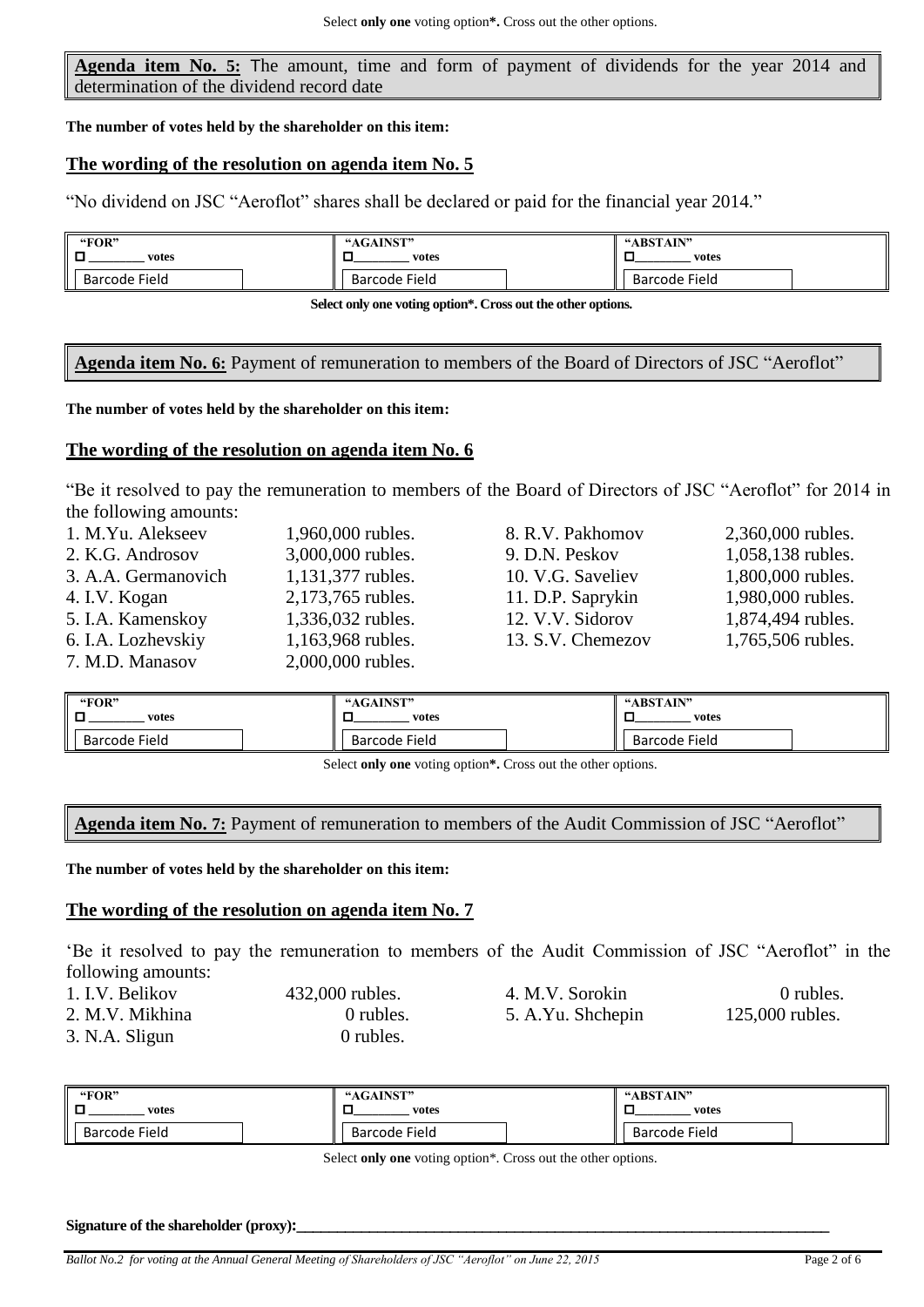## **Agenda item No. 9:** Election of members of the Audit Commission of JSC "Aeroflot"

#### **The number of votes held by the shareholder on this item:**

## **The wording of the resolution on agenda item No. 9**

**"**Be it resolved to elect five members to the Audit Commission of JSC "Aeroflot" from the following nominees:**"**

### **1. BELIKOV, Igor Vyacheslavovich** – Director of Nonprofit Partnership "Russian Institute of Directors"

| "FOR"         | "AGAINST"     | "ABSTAIN"            |
|---------------|---------------|----------------------|
| votes         | votes         | votes                |
| Barcode Field | Barcode Field | <b>Barcode Field</b> |

### **2. BUNINA, Anna Anatolieva –** Financial Director of Aviacapital-Service Limited Liability Company.

| "FOR"         | "AGAINST"     | "ABSTAIN"            |
|---------------|---------------|----------------------|
| votes         | votes         | votes                |
| Barcode Field | Barcode Field | <b>Barcode Field</b> |

## **3. MIKHINA, Marina Vitalievna –** Advisor to the Head of Rosimuschestvo

| "FOR"               | "AGAINST"           | "ABSTAIN"           |
|---------------------|---------------------|---------------------|
| голосов             | голосов             | голосов             |
| Поле для штрих-кода | Поле для штрих-кода | Поле для штрих-кода |

# **4. NIKITINA, Ekaterina Sergeevna** – Department Director at Transneft Open Joint-Stock Company for Oil Transportation.

| "FOR"         | "AGAINST"     | "ABSTAIN"            |
|---------------|---------------|----------------------|
| votes         | votes         | votes                |
| Barcode Field | Barcode Field | <b>Barcode Field</b> |

### **5. FRADKOV, Pavel Mikhailovich** – Deputy Head of Rosimuschestvo.

| "FOR"         | "AGAINST"     | "ABSTAIN"     |
|---------------|---------------|---------------|
| votes         | votes         | votes         |
| Barcode Field | Barcode Field | Barcode Field |

# **6. SHCHEPIN, Aleksey Yurievich** – Senior Expert at the Legal Department of PAO "Modern Commerical Fleet".

| "FOR"         | "AGAINST"     | "ABSTAIN"            |
|---------------|---------------|----------------------|
| votes         | votes         | votes                |
| Barcode Field | Barcode Field | <b>Barcode Field</b> |

#### **Select only one voting option for each candidate\*. Cross out the other options.**

If the option "FOR" is selected with respect to more than five candidates for election to the Audit Commission**,** the ballot will be deemed invalid as regards voting on this item. This does not apply to ballots that contain marks indicating that they have been signed by a person voting on shares transferred after the record date for the General Meeting according to the instructions of the acquirers of such shares and/or by a person voting on shares that are in circulation outside the Russian Federation in the form of depositary securities, who acts in accordance with the instructions of the owners ofsuch depositary securities.

# **Agenda item No. 10:** Approval of the Auditor of JSC "Aeroflot" for 2015

### **The number of votes held by the shareholder on this item:**

### **The wording of the resolution on agenda item No. 10**

'Be it resolved to appoint audit firm BDO Yunicon AO as the Auditor of JSC "Aeroflot" for 2015'.

| "FOR"         | "AGAINST"     | "ABSTAIN"     |
|---------------|---------------|---------------|
| votes         | votes         | votes         |
| Barcode Field | Barcode Field | Barcode Field |

Select **only one** voting option**\*.** Cross out the other options.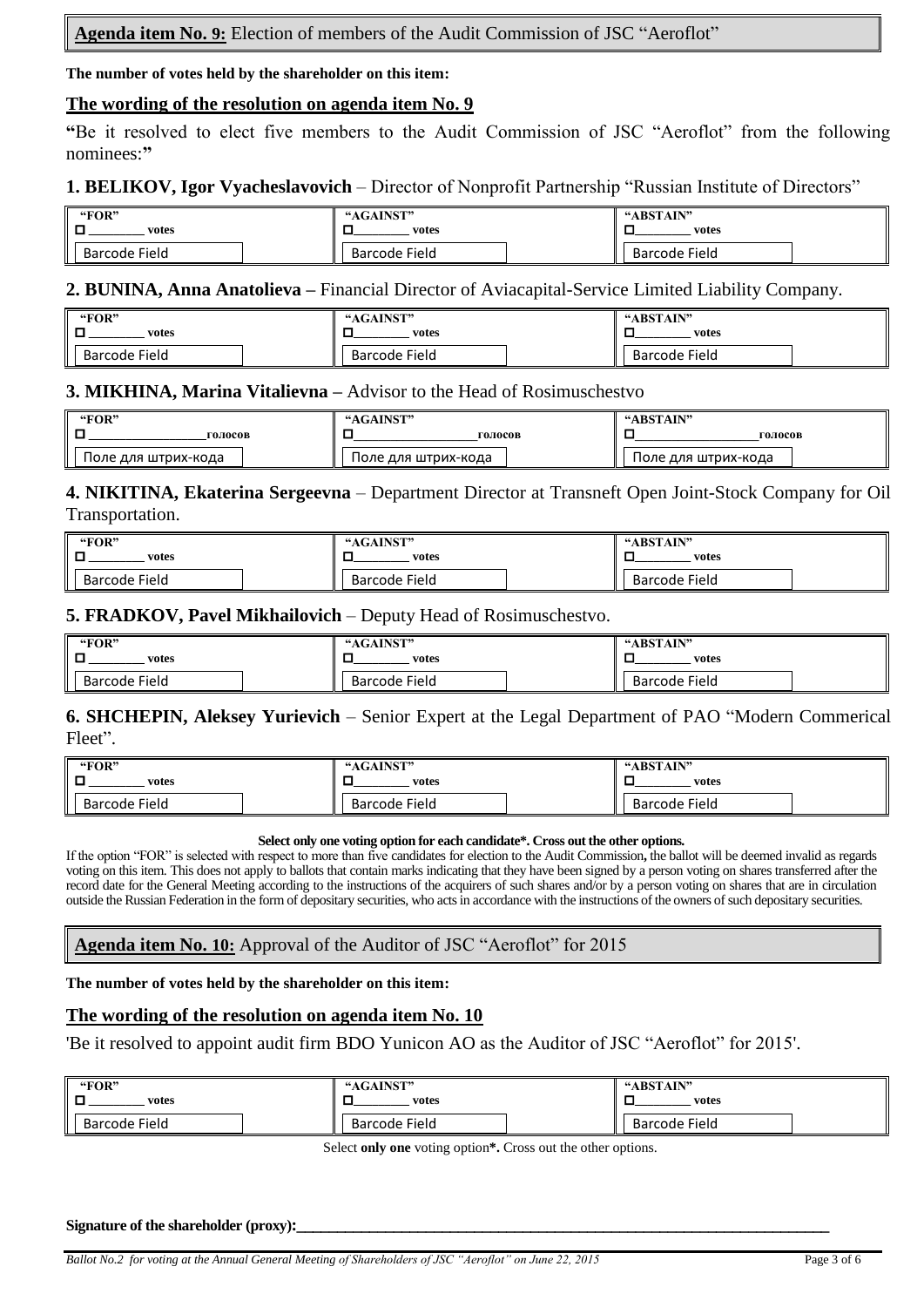### **The number of votes held by the shareholder on this item:**

# **The wording of the resolution on agenda item No. 11**

'Be it resolved to approve the Articles of Association of Public Joint-Stock Company "Aeroflot – Russian Airlines" (Rev. No.8)".

| "FOR"         | "AGAINST"            | "ABSTAIN"            |
|---------------|----------------------|----------------------|
| votes         | votes                | votes                |
| Barcode Field | <b>Barcode Field</b> | <b>Barcode Field</b> |

**Select only one voting option\*. Cross out the other options.**

**Agenda item No. 12:** Approval of the revised Regulations on the General Meeting of Shareholders of JSC "Aeroflot"

**The number of votes held by the shareholder on this item:**

# **The wording of the resolution on agenda item No. 12**

'Be it resolved to approve the revised Regulations on the General Meeting of Shareholders of JSC "Aeroflot-Russian Airlines" (Rev. No 4)'

| "FOR"         | "AGAINST"     | "ABSTAIN"     |
|---------------|---------------|---------------|
| votes         | votes         | votes         |
| Barcode Field | Barcode Field | Barcode Field |

**Select only one voting option\*. Cross out the other options.**

**Agenda item No. 13:** Approval of the revised Regulations on the Board of Directors of JSC "Aeroflot";

**The number of votes held by the shareholder on this item:**

# **The wording of the resolution on agenda item No. 13**

**'**Be it resolved to approve the revised Regulations on the Board of Directors of JSC "Aeroflot-Russian Airlines" (Rev. No 7)'

| "FOR"         | "AGAINST"     | "ABSTAIN"     |
|---------------|---------------|---------------|
| votes         | votes         | votes         |
| Barcode Field | Barcode Field | Barcode Field |

Select **only one** voting option**\*.** Cross out the other options.

**Agenda item No. 14:** Approval of the revised Regulations on the Executive Board of JSC "Aeroflot"

**The number of votes held by the shareholder on this item:**

# **The wording of the resolution on agenda item No. 14**

**'**Be it resolved to approve the revised Regulations on the Executive Board of JSC "Aeroflot-Russian Airlines" (Rev. No 3)'

| "FOR"                | "AGAINST"            | "ABSTAIN"            |
|----------------------|----------------------|----------------------|
| votes                | votes                | votes                |
| <b>Barcode Field</b> | <b>Barcode Field</b> | <b>Barcode Field</b> |

Select **only one** voting option**\*.** Cross out the other options.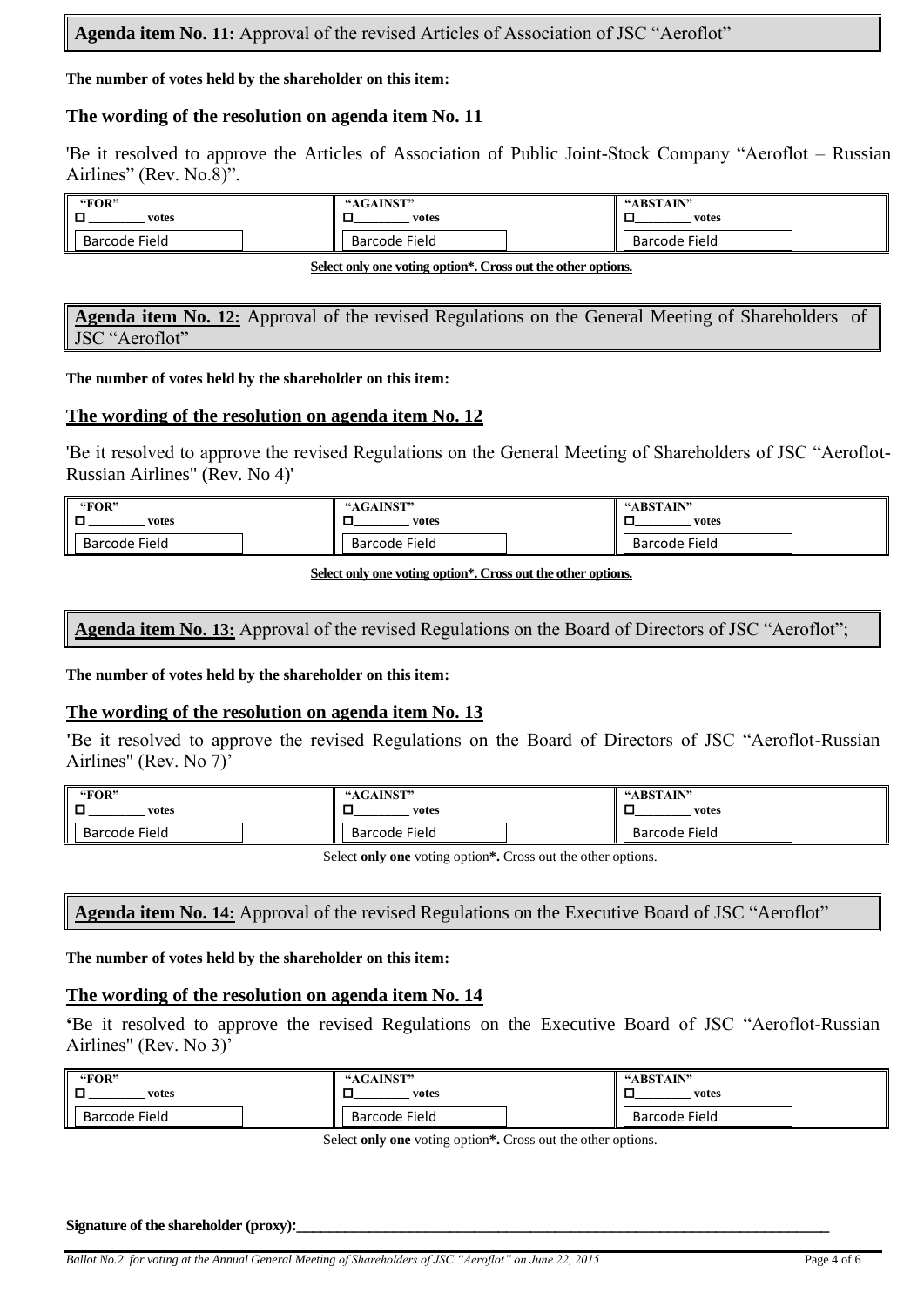### **The number of votes held by the shareholder on this item:**

# **The wording of the resolution on agenda item No. 15**

'Be it resolved to approve the revised Regulations on the Audit Commission of JSC "Aeroflot-Russian Airlines" (Rev. No 4)'

| "FOR"<br>E<br>votes | "AGAINST"<br>votes   | "ABSTAIN"<br>votes |
|---------------------|----------------------|--------------------|
| Barcode Field       | <b>Barcode Field</b> | Barcode Field      |

Select **only one** voting option**\*.** Cross out the other options.

**Agenda item No. 16:** Approval of the revised Regulations on remuneration to members of the Board of Directors of JSC "Aeroflot"

#### **The number of votes held by the shareholder on this item:**

### **The wording of the resolution on agenda item No. 16**

'Be it resolved to approve the revised Regulations on remuneration and compensations to members of the Board of Directors of JSC "Aeroflot-Russian Airlines" (Rev. No 2)'

| "FOR"         | "AGAINST"     | "ABSTAIN"     |
|---------------|---------------|---------------|
| votes         | votes         | votes         |
| Barcode Field | Barcode Field | Barcode Field |

Select **only one** voting option**\*.** Cross out the other options.

**Agenda item No. 17:** Approval of the revised Regulations on remuneration to members of the Audit Commission of JSC "Aeroflot";

**The number of votes held by the shareholder on this item:**

# **The wording of the resolution on agenda item No. 17**

"Be it resolved to approve the revised Regulations on remuneration and compensations to members of the Audit Commission of JSC "Aeroflot-Russian Airlines" (Rev. No 2)"

| "FOR"         | "AGAINST"     | "ABSTAIN"            |
|---------------|---------------|----------------------|
| votes         | votes         | votes                |
| Barcode Field | Barcode Field | <b>Barcode Field</b> |

Select **only one** voting option**\*.** Cross out the other options.

 $\Box$  - mark indicating that the voting is done by proxy issued in relation to shares transferred after the record date for the General Meeting.

 $\Box$  - mark indicating that the voting is done in accordance with the instructions of the acquirers of shares transferred after the record date and/ or instructions from the owners of depository securities.

 $\Box$  - mark indicating that part of shares have been transferred after the record date for the General Meeting.